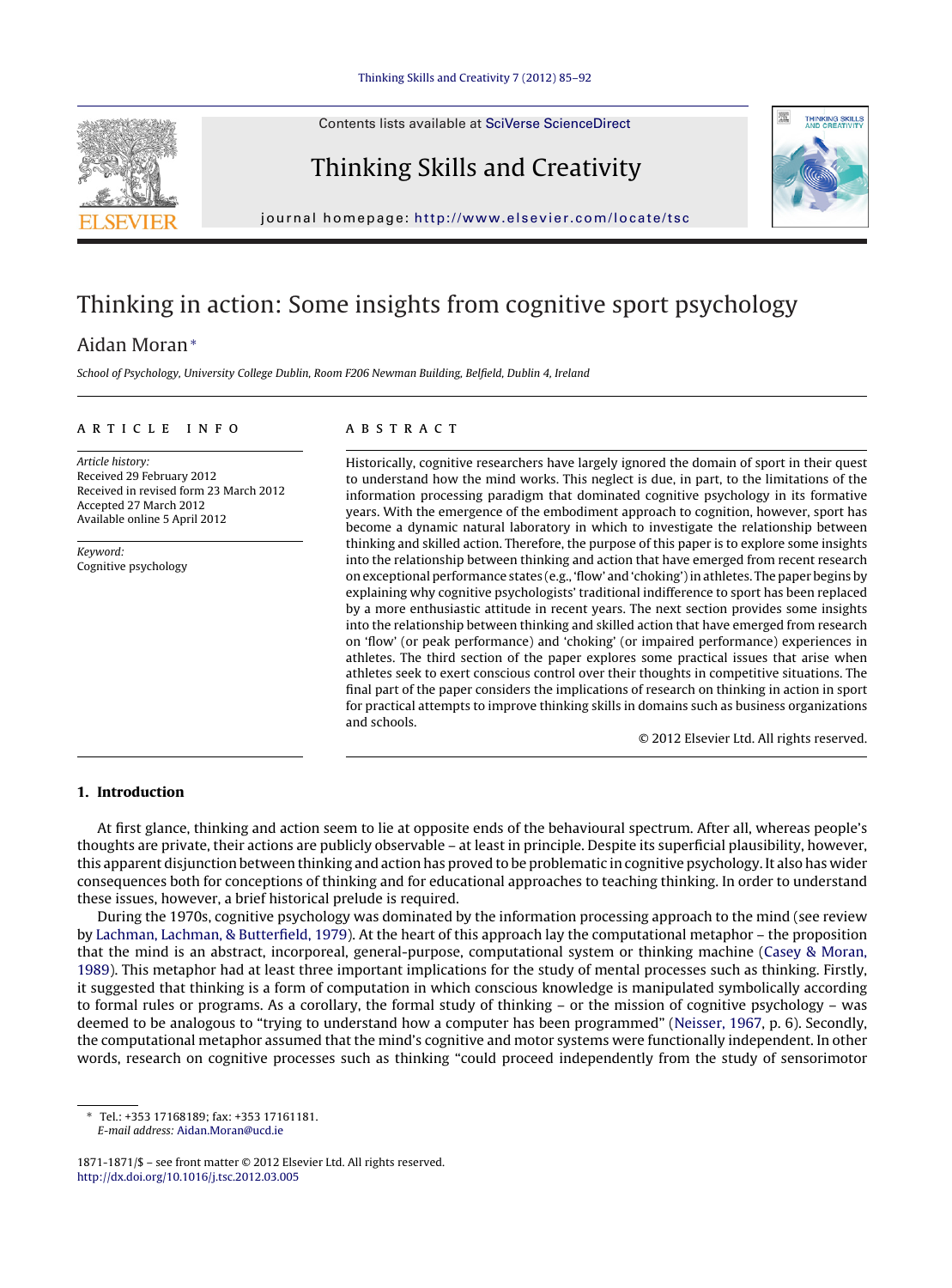processes and mechanisms" [\(Laakso,](#page--1-0) [2011,](#page--1-0) p. 410). Thirdly, the computational metaphor conveyed the impression that motor action was somehow less important than thought because it was merely the "uninteresting end-result of cognitive processing . . . the aftermath of cognition" (see critique by [Freedman,](#page--1-0) [Dale,](#page--1-0) [&](#page--1-0) [Farmer,](#page--1-0) [2011,](#page--1-0) p. 1; italics added).

Fortunately, the limitations of information processing psychology's disembodied approach to cognition were exposed by a combination of theoretical developments and empirical discoveries (see [Laakso,](#page--1-0) [2011,](#page--1-0) for a detailed critique of this issue). Theoretically, the emergence of the 'embodiment' approach in the early 2000s promulgated the idea that cognitive representations are "grounded in, and simulated through, sensorimotor activity" ([Slepian,](#page--1-0) [Weisbuch,](#page--1-0) [Rule,](#page--1-0) [&](#page--1-0) [Ambady,](#page--1-0) [2011,](#page--1-0) p. 26; see also [Laakso,](#page--1-0) [2011;](#page--1-0) [Shapiro,](#page--1-0) [2010\).](#page--1-0) In other words, many of the brain circuits that are responsible for abstract thinking are inextricably linked to those that process sensory experience. Empirically, research on the 'functional equivalence' hypothesis ([Jeannerod,](#page--1-0) [1994\)](#page--1-0) showed that cognitive simulation processes (such as mental imagery) share certain representations, neural structures, and theoretical mechanisms with like-modality perception and with motor preparation and execution [\(Moran,](#page--1-0) [Guillot,](#page--1-0) [MacIntyre,](#page--1-0) [&](#page--1-0) [Collet,](#page--1-0) [in](#page--1-0) [press\).](#page--1-0) For example, neuroimaging studies show that mentally simulated and executed actions rely on similar neural representations and activate many common brain areas such as the posterior parietal, premotor, and supplementary motor cortex [\(De](#page--1-0) [Lange,](#page--1-0) [Roelofs,](#page--1-0) [&](#page--1-0) [Toni,](#page--1-0) [2008;](#page--1-0) [Munzert,](#page--1-0) [Lorey,](#page--1-0) [&](#page--1-0) [Zentgraf,](#page--1-0) [2009\).](#page--1-0) Based on such evidence, it seems clear that the neural substrates and psychological mechanisms of cognition and movement overlap significantly. Therefore, thinking cannot be arbitrarily decoupled from bodily action. Echoing this idea, [Eysenck](#page--1-0) [and](#page--1-0) [Keane](#page--1-0) [\(2010\)](#page--1-0) defined thinking as the 'internal processes involved in making sense of the environment, and deciding what action might be appropriate' (p. 1; italics added).

Againstthis background of shifting paradigmatic sands, and inspired by [James'\(1890\)](#page--1-0) dictum that'my thinking is first and last and always for the sake of my doing' (p. 333), the present paper will argue that action is the hub rather than the aftermath of cognition. And so, we can learn a great deal about how the mind works by studying 'thinking in action'. Of all the domains in which this theme could be explored, there is one that seems particularly suitable because of its emphasis on how thought becomes translated into skilled action – namely, sport. To illustrate the role ofthinking in elite sport, consider an insightfrom Xavi Hernandez, the famous Spanish soccer player who won both World Cup (2010) and Champions' League (2011) medals. He revealed recently that when he joined Barcelona football club, "the first thing they teach is: Think, think, think" (cited in [Lowe,](#page--1-0) [2011,](#page--1-0) pp. 6–7). But Xavi's exhortation to think raises at least four intriguing questions for cognitive psychology. First, what exactly should athletes think *about* in striving to achieve optimal performance in competitive sport? Second, can thinking too much about what one is doing – or trying to exert conscious control over actions that are normally performed automatically – cause one's skills to unravel? If so, why does this type of 'paralysis by analysis' occur? Thirdly, what practical issues arise when athletes attempt to control their thoughts more effectively? Finally, what are the implications of research on thinking and action in sport for the attempt to improve people's thinking processes in other domains such as education and business?

In addressing these questions concerning the relationship between thinking and skilled action, I shall draw on research findings from the burgeoning field of 'cognitive sport psychology' or the scientific study of mental processes in athletes [\(Moran,](#page--1-0) [2009\).](#page--1-0)

The paper is organized as follows. To begin with, I shall explain why cognitive psychologists' traditional indifference to sport has been replaced by a more enthusiastic attitude in recent years. After that, I shall consider some insights into the relationship between thinking and action that have emerged from research on 'flow' (or peak performance) and 'choking' (or impaired performance) experiences in athletes. Of particular interest here is what happens when skilled athletes attempt to exert conscious control over their thoughts in competitive settings. Next, I shall consider some practical issues that can arise when athletes try to control their thoughts more effectively. Finally, I shall sketch some implications of research on the relationship between thinking and skilled action in sport for practical ways to improve thinking processes in other domains – from the classroom to the boardroom.

#### **2. Cognitive psychology and sport: how indifference changed to enthusiasm**

Although some early twentieth-century researchers (e.g., [Judd,](#page--1-0) [1908;](#page--1-0) [Lashley,](#page--1-0) [1915;](#page--1-0) [Swift,](#page--1-0) [1910\)](#page--1-0) used athletic skills to explore mental processes, cognitive psychologists have largely ignored the domain of sport in their quest to understand how the mind works [\(Moran,](#page--1-0) [2009\).](#page--1-0) For example, the subject indices of popular textbooks in this field (e.g., [Eysenck](#page--1-0) [&](#page--1-0) [Keane,](#page--1-0) [2010;](#page--1-0) [Goldstein,](#page--1-0) [2011;](#page--1-0) [Sternberg](#page--1-0) [&](#page--1-0) [Sternberg,](#page--1-0) [2012\)](#page--1-0) contain few, if any, references to terms such as 'sport', 'athlete' or 'motor cognition' – the study of how the mind plans and produces skilled actions and movements. This oversight is surprising because competitive sport offers cognitive researchers a fertile natural laboratory in which to investigate how a combination of practice and pattern-recognition knowledge can help skilled performers to circumvent the limits of human information processing. For example, how do top athletes in fast-ball sports such as cricket or tennis manage to hit balls directed at them at almost 200 kmph – a speed which precludes the possibility of accurate visual tracking? In other words, how can they respond accurately to stimuli of which they are not consciously aware? By addressing the neuroscience of expertise in sport, researchers have discovered that, contrary to received coaching wisdom, cricket and tennis players do not actually "watch the ball" as it approaches them [\(Moran,](#page--1-0) [2012\).](#page--1-0) Instead, based on extensive practice (see [Williams](#page--1-0) [&](#page--1-0) [Ford,](#page--1-0) [2008\),](#page--1-0) they use early signals ("advance cues") from their opponents' body position and/or limb movements to anticipate the type of delivery, trajectory and likely destination of speeding balls directed at them (e.g., see [Müller](#page--1-0) et [al.,](#page--1-0) [2009\).](#page--1-0) The